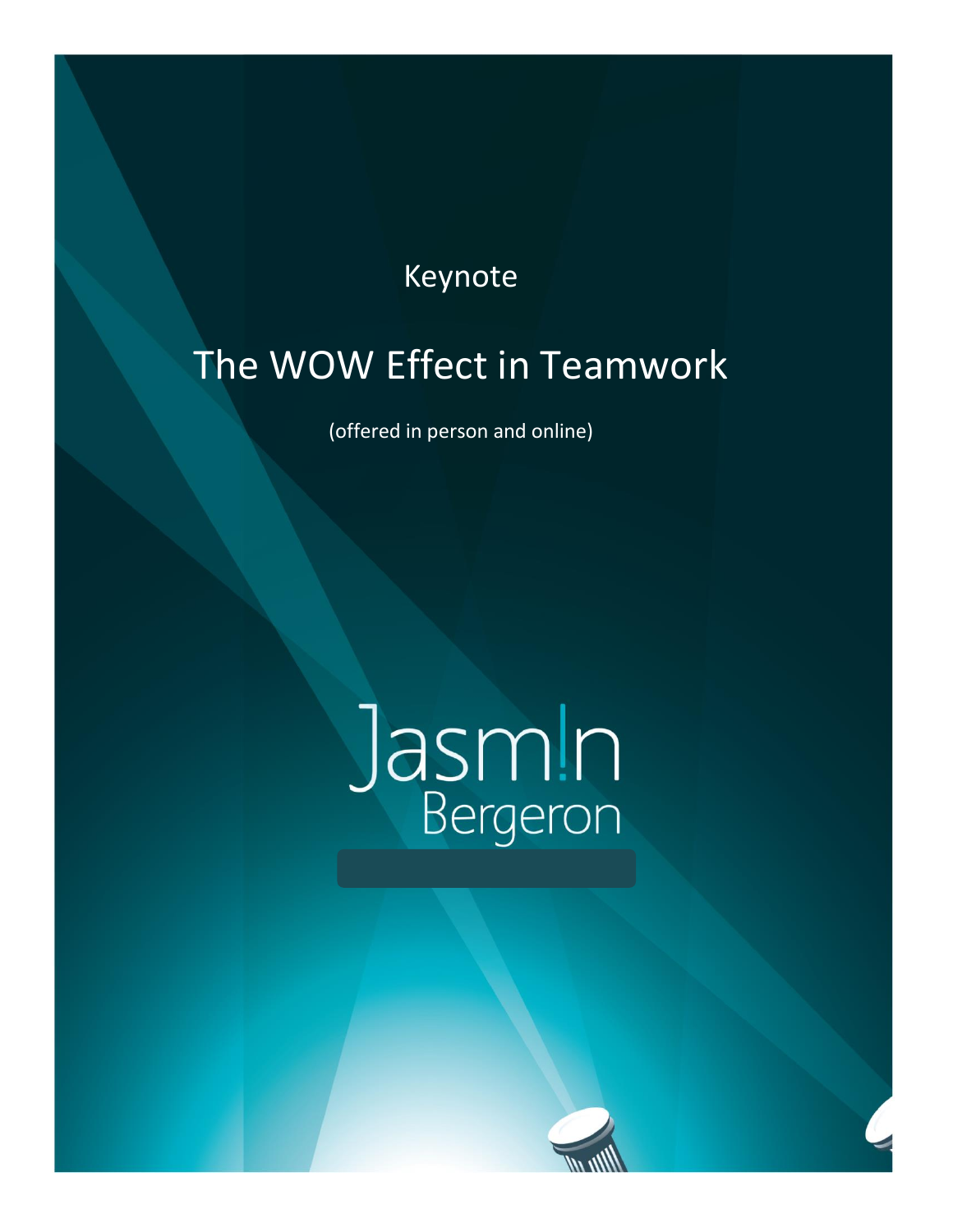## The WOW Effect in Teamwork



#### **Keynote Introduction**

Just like the best sports teams, the most efficient organizations are those that perform best as a team!

The ability to work in synchronicity in a team and often create WOWs amongst colleagues is an important factor in the success of a business. The best road to improvement is the one travelled together! It is in this perspective that the keynote "The WOW Effect in Teamwork" was developed.

This presentation was designed in cooperation with efficient teams in several industries. Many inspiring and useful ideas will be presented to give your team spirit a second wind. During the keynote, principles, examples, testimonies and practical takeaways that you can quickly apply will be shared in order to make your experience as valuable as possible!

#### **PRESENTATION OUTLINE**

#### **Creating a WOW effect with your teammates**

- Survey results on how a team's most valued members act
- Working with your team to grow results
- Increasing participation, involvement and commitment
- Promoting the emergence of a team identity

#### **Creating and (most importantly) maintaining effective team spirit**

- Motivational and demotivational factors
- Orchestration of individual strengths: a team challenge!"
- Increasing credibility and trust

#### **Creative recognition**

- My team: A stepping-stone to personal recognition!
- You'll be more interesting if you're interested!
- Trust forged through personal recognition

#### *Real examples of success*

- Practical tips for energizing your work environment
- Troubleshooting and change management strategies
- The first steps to practice what you have learned and WOW your teammates after the presentation

**Jasmin Bergeron, CSP, MBA, Ph.D.** Keynote Speaker Professor, UQAM

514 978 0795 info@jasminbergeron.com **jasminbergeron.com/en**